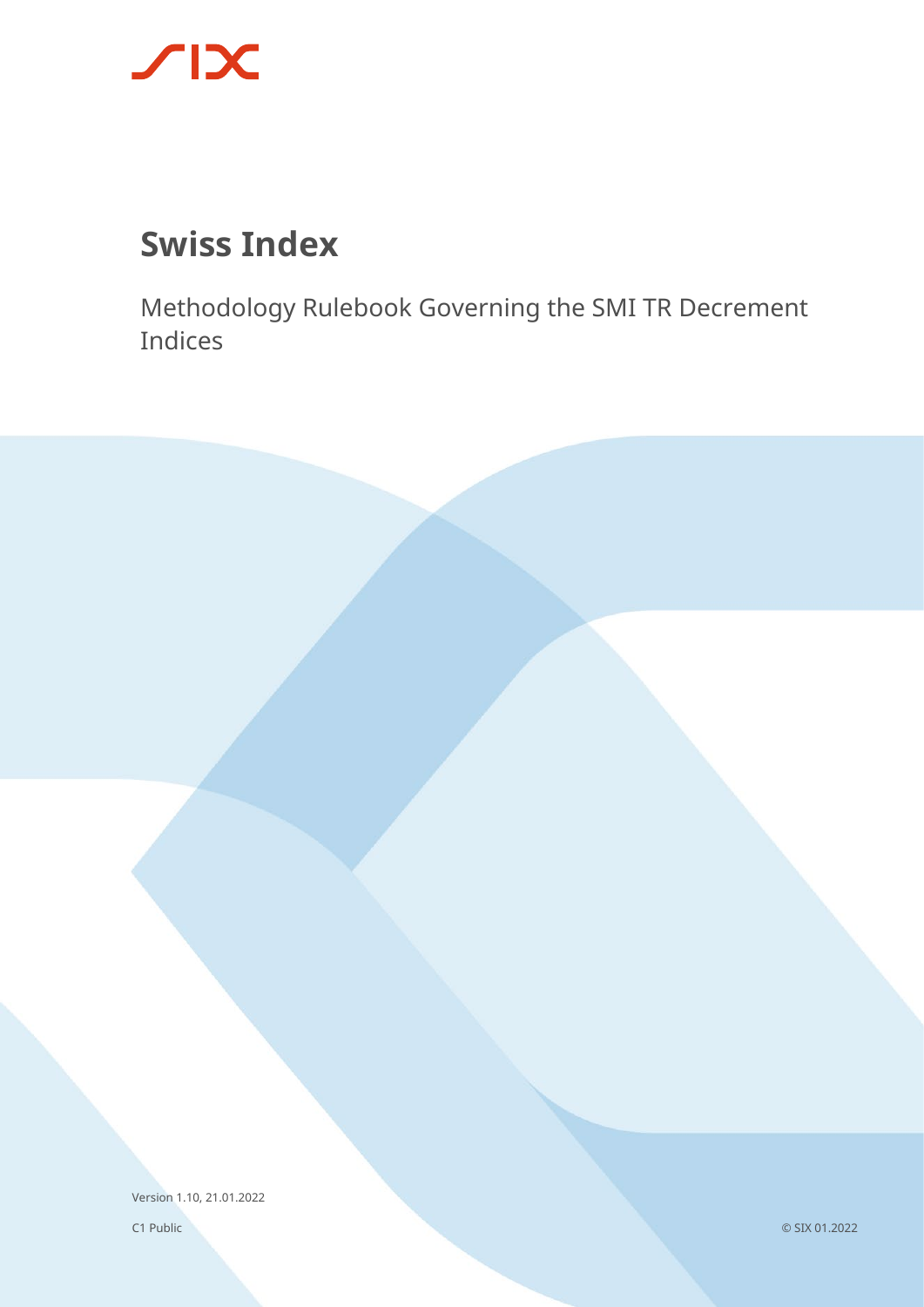# **Table of Contents**

| $\mathbf{1}$                                  |  |
|-----------------------------------------------|--|
| 1.1<br>1.2                                    |  |
| $\overline{2}$                                |  |
| 2.1<br>2.2<br>2.3<br>2.4<br>2.5               |  |
| 3                                             |  |
| 3.1<br>3.2                                    |  |
| $\overline{4}$                                |  |
| 4.1<br>4.2<br>4.3<br>4.4<br>4.5<br>4.6<br>4.7 |  |
| 5                                             |  |
| 6                                             |  |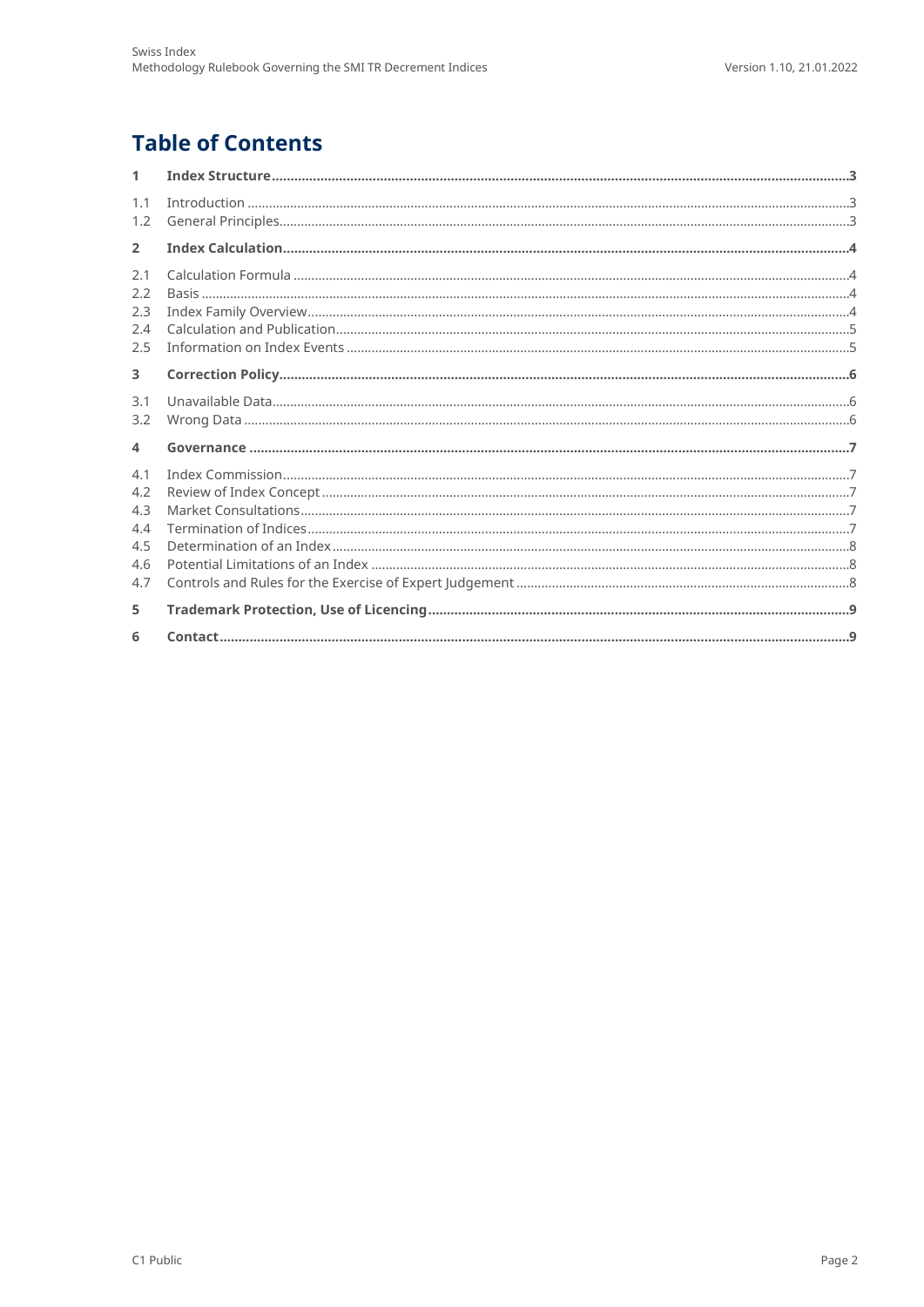# <span id="page-2-0"></span>**1 Index Structure**

#### **1.1 Introduction**

<span id="page-2-1"></span>SMI Dividend Decrement Indices replicate an investment in the SMI TR (Total Return) index less a constant Decrement in form of a fixed annualized Percentage Value or a fixed annualized Index Point Value. The performance reduction is applied on a daily base and as per the Actual/365 day count convention. In this context, the Decrement is also often called "synthetic" Dividend and the Decrement indices are called synthetic Dividend Indices.

## **1.2 General Principles**

<span id="page-2-2"></span>In order to achieve the stated index objective, SIX defines the general principles that govern the index methodology. SIX publishes the index objective and rules for all indices.

– **Representative:**

The development of the market is represented by the index.

– **Tradable:**

The index components are tradable in terms of company size and market.

– **Replicable:**

The development of the index can be replicated in practice with a portfolio.

– **Stable:**

High index continuity.

– **Rules-based:**

Index changes and calculations are rule-based.

– **Projectable:**

Changes in rules are with appropriate lead time (usually at least 2 trading days) – no retrospective rule changes.

– **Transparent:** 

Decisions are based on public information.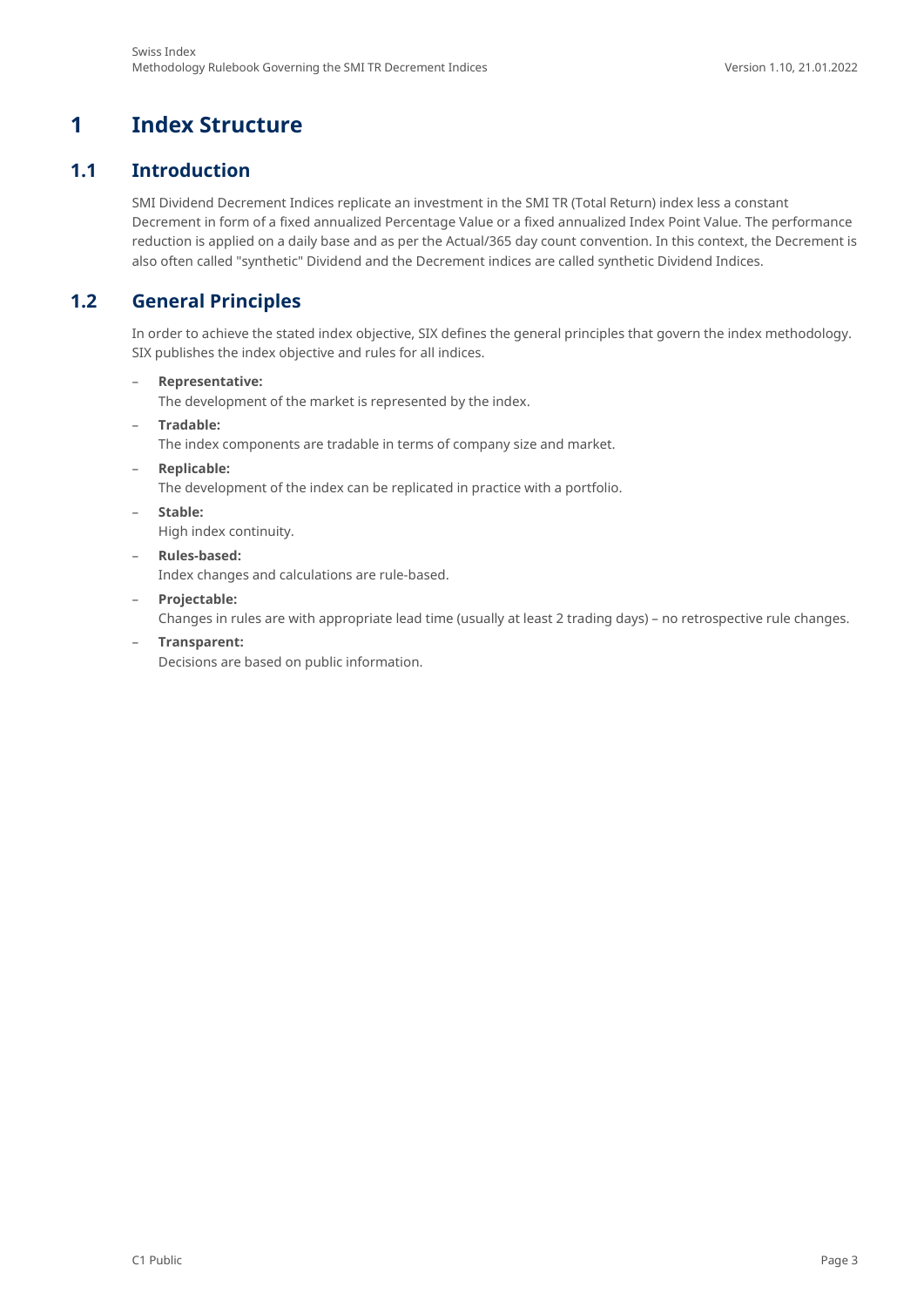## <span id="page-3-0"></span>**2 Index Calculation**

#### **2.1 Calculation Formula**

<span id="page-3-1"></span>

| <b>Calculation of Index with fixed point Decrements</b> |                                                                                                                                                                                       |  |  |
|---------------------------------------------------------|---------------------------------------------------------------------------------------------------------------------------------------------------------------------------------------|--|--|
|                                                         | $\textit{DecrIndex}_{t} = \left(\textit{DecrIndex}_{t-1} \times \frac{\textit{IndexTR}_{t}}{\textit{IndexTR}_{t-1}}\right) - \left(\textit{D} \frac{\textit{Act}(t-1,t)}{365}\right)$ |  |  |

**Comment**:

| $DecrIndex_t$ :   | Decrement Index value on calculation day t                                |
|-------------------|---------------------------------------------------------------------------|
| DecrIndext-1:     | Decrement Index value on previous close t-1                               |
| $IndexTR_t$ :     | Value of the underlying Total Return Index on calculation day t           |
| $IndexTR_{t-1}$ : | Value of the underlying Total Return Index on previous close t-1          |
| D:                | Decrement Amount in fixed index points                                    |
| $Act(t-1, t):$    | Number of calendar days between calculation day t and calculation day t-1 |

The Decrement Index is subject to the restriction that it may not fall below zero:

 $MAX(DerIndex_t, 0)$ 

| <b>Calculation of Index with fixed percentage Decrements</b>                                                    |                                                                                                                                                                                                                                                                                                                                                              |  |  |  |
|-----------------------------------------------------------------------------------------------------------------|--------------------------------------------------------------------------------------------------------------------------------------------------------------------------------------------------------------------------------------------------------------------------------------------------------------------------------------------------------------|--|--|--|
|                                                                                                                 | $\text{DecrIndex}_{t} = \text{DecrIndex}_{t-1} \times \left( \frac{\text{IndexTR}_{t}}{\text{IndexTR}_{t-1}} - D \frac{\text{Act}(t-1,t)}{365} \right)$                                                                                                                                                                                                      |  |  |  |
| Comment:                                                                                                        |                                                                                                                                                                                                                                                                                                                                                              |  |  |  |
| DecrIndex <sub>t</sub> :<br>$DecrIndex_{t-1}$ :<br>Index $TR_t$ :<br>Index $TR_{t-1}$ :<br>D:<br>$Act(t-1, t):$ | Decrement Index value on calculation day t<br>Decrement Index value on previous close t-1<br>Close of the underlying Total Return Index on calculation day t<br>Close of the underlying Total Return Index on previous close t-1<br>Decrement Amount in fixed percentage points<br>Number of calendar days between calculation day t and calculation day t-1 |  |  |  |
| The Decrement Index is subject to the restriction that it may not fall below zero:                              |                                                                                                                                                                                                                                                                                                                                                              |  |  |  |

 $MAX(DecrIndex_t, 0)$ 

#### **2.2 Basis**

<span id="page-3-2"></span>The underlying Total Return index is the Swiss Market Index with dividends included (SMI TR, CH0000222130). The index includes gross regular as well as special dividends. This contrasts with the SMI PR which does not include Dividends (SMI PR, CH0009980894). The Swiss Market Index (SMI) is the main blue chip index of the Swiss equity market. It tracks the 20 most liquid and largest components of the Swiss Performance Index (SPI).

#### **2.3 Index Family Overview**

<span id="page-3-3"></span>

| <b>Decrement</b> | <b>Description</b>     | <b>ISIN</b>  | <b>Underlying TR Index</b> | <b>Index Base</b> |
|------------------|------------------------|--------------|----------------------------|-------------------|
| 2.50 Percent     | SMI TR Decrement 2.50% | CH1151583031 | SMI TR (CH0000222130)      | 12'875.66         |
| 3.00 Percent     | SMI TR Decrement 3.00% | CH1151583056 | SMI TR (CH0000222130)      | 12'875.66         |
| 3.50 Percent     | SMI TR Decrement 3.50% | CH1151583049 | SMI TR (CH0000222130)      | 12'875.66         |
| 4.00 Percent     | SMI TR Decrement 4.00% | CH1151583064 | SMI TR (CH0000222130)      | 12'875.66         |
| 4.50 Percent     | SMI TR Decrement 4.50% | CH1151583072 | SMI TR (CH0000222130)      | 12'875.66         |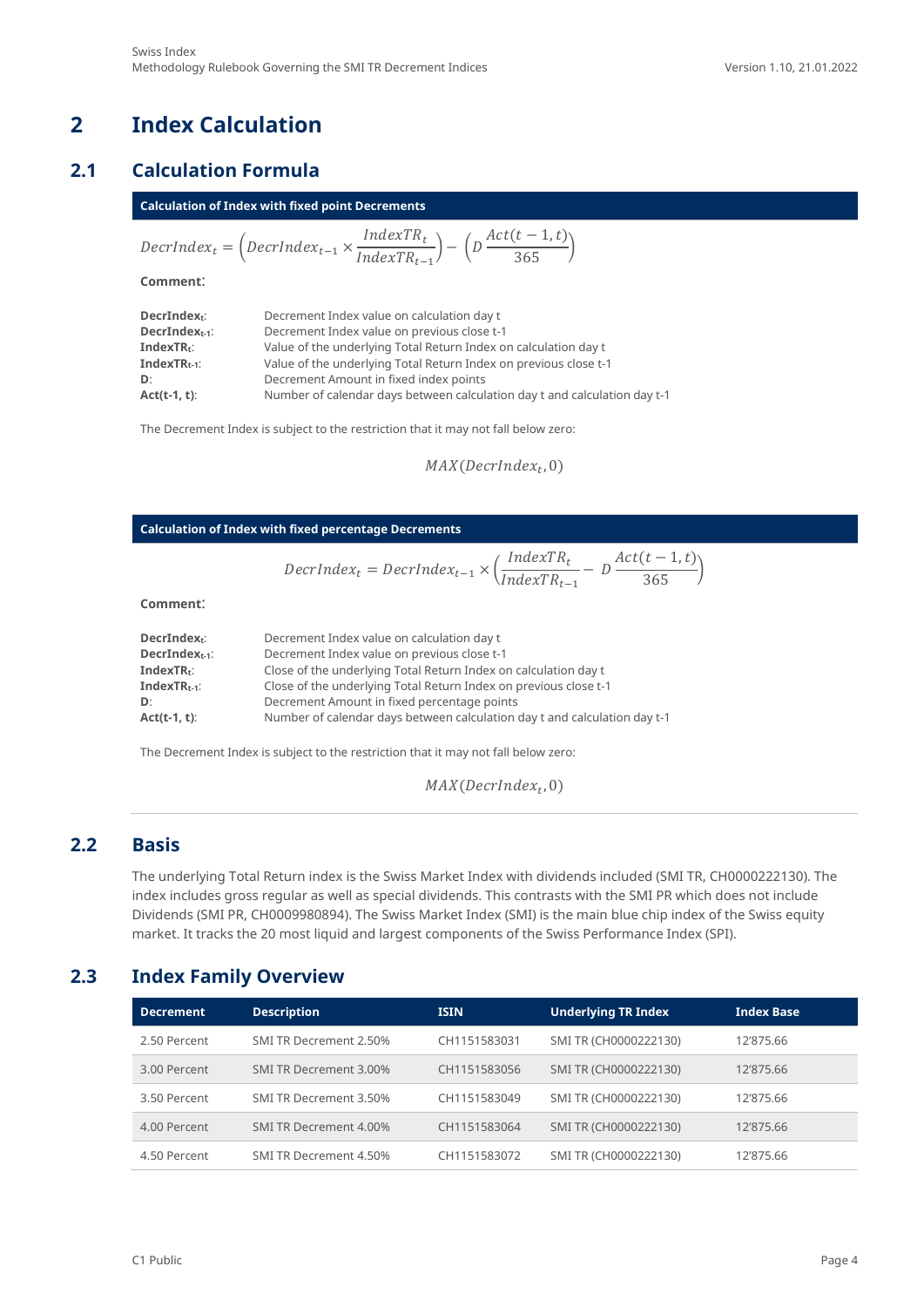| <b>Decrement</b> | <b>Description</b>                 | <b>ISIN</b>  | <b>Underlying TR Index</b> | <b>Index Base</b> |
|------------------|------------------------------------|--------------|----------------------------|-------------------|
| 5.00 Percent     | SMI TR Decrement 5,00%             | CH1151583080 | SMI TR (CH0000222130)      | 12'875.66         |
|                  |                                    |              |                            |                   |
| 320 Index Points | <b>SMI TR Decrement 320 Points</b> | CH1154162064 | SMI TR (CH0000222130)      | 12'875.66         |
| 390 Index Points | <b>SMI TR Decrement 390 Points</b> | CH1154162072 | SMI TR (CH0000222130)      | 12'875.66         |
| 450 Index Points | <b>SMI TR Decrement 450 Points</b> | CH1154162080 | SMI TR (CH0000222130)      | 12'875.66         |
| 520 Index Points | <b>SMI TR Decrement 520 Points</b> | CH1154162098 | SMI TR (CH0000222130)      | 12'875.66         |
| 580 Index Points | <b>SMI TR Decrement 580 Points</b> | CH1154162106 | SMI TR (CH0000222130)      | 12'875.66         |
| 640 Index Points | <b>SMI TR Decrement 640 Points</b> | CH1154162114 | SMI TR (CH0000222130)      | 12'875.66         |

The Index Base for the Decrement Indices is the Close of the SMI PR (CH0009980894) on the 30th of December 2021. The respective Index History is calculated backwards based on the calculation formulas in section [2.1.](#page-3-1) As the above Decrement Indices implicate a reduction of the SMI TR (CH0000222130) by the synthetic Dividend/Decrement, these indices should be compared to SMI PR.

#### **2.4 Calculation and Publication**

<span id="page-4-0"></span>Decrement Indices are calculated and published once a day shortly after the close. The calculation is provided by SIX Index Ltd and the distribution is made by SIX Exfeed Ltd. The applicable calendar is the Trading Holiday Calendar of the Swiss Stock Exchange.<sup>[1](#page-4-2)</sup> No publication is made on non-trading days.

<span id="page-4-1"></span>Decrement Indices that are updated real time (intraday) during trading are planned for 2022.

#### **2.5 Information on Index Events**

Any relevant forthcoming extraordinary corporate events that result in an adjustment to the indices are published by e-mail via Investor Service. The registration form is available on the website. <sup>[2](#page-4-3)</sup> SIX Swiss Exchange accepts no liability for Investor Service Equity.

<span id="page-4-2"></span><sup>1</sup> [https://www.six-group.com/en/products-services/the-swiss-stock-exchange/market-data/news-tools/trading-currency-holiday](https://www.six-group.com/en/products-services/the-swiss-stock-exchange/market-data/news-tools/trading-currency-holiday-calendar.html#/)[calendar.html#/](https://www.six-group.com/en/products-services/the-swiss-stock-exchange/market-data/news-tools/trading-currency-holiday-calendar.html#/)

<span id="page-4-3"></span><sup>&</sup>lt;sup>2</sup> <https://www.six-group.com/de/services/newsletter/the-swiss-stock-exchange/indices.html>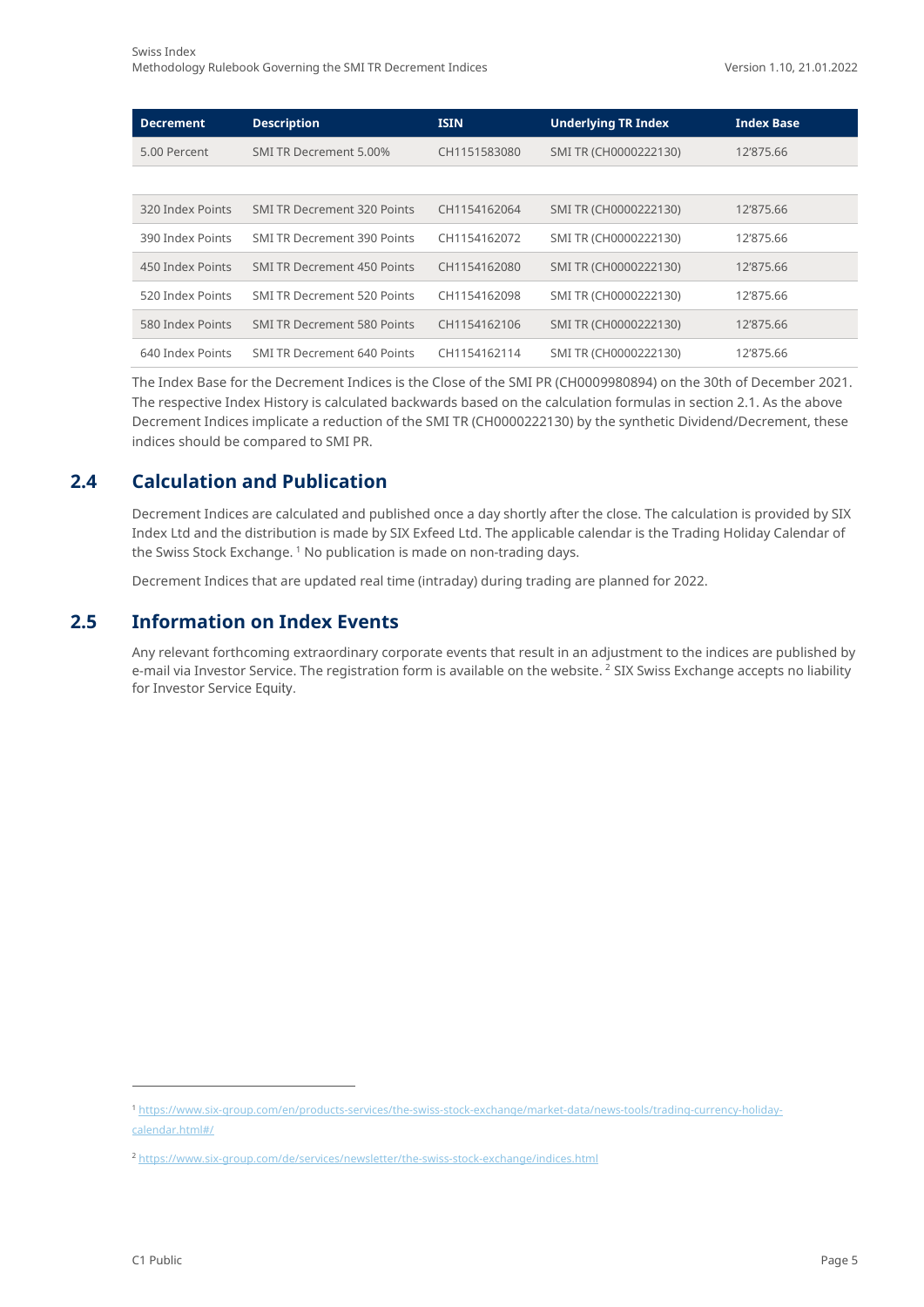## <span id="page-5-0"></span>**3 Correction Policy**

#### **3.1 Unavailable Data**

<span id="page-5-1"></span>If data to determine the price or weight of an index component is not available to SIX due to trade suspensions or market distortions, the latest available data is used. These changes may be related to review schedules, ordinary reviews and component and weighting changes outside of ordinary index reviews and are publicly announced with a notification period of at least 2 trading days.

#### **3.2 Wrong Data**

<span id="page-5-2"></span>Data errors are caused by calculation errors or by incorrect inbound data. Calculation errors which are detected within a trading day are immediately corrected. Intraday tick data is not corrected retrospectively. Calculation errors that are older than a trading day and incorrect inbound data are only corrected if technically possible and economically viable. If the correction leads to a significant difference in the index levels, those can be corrected retrospectively.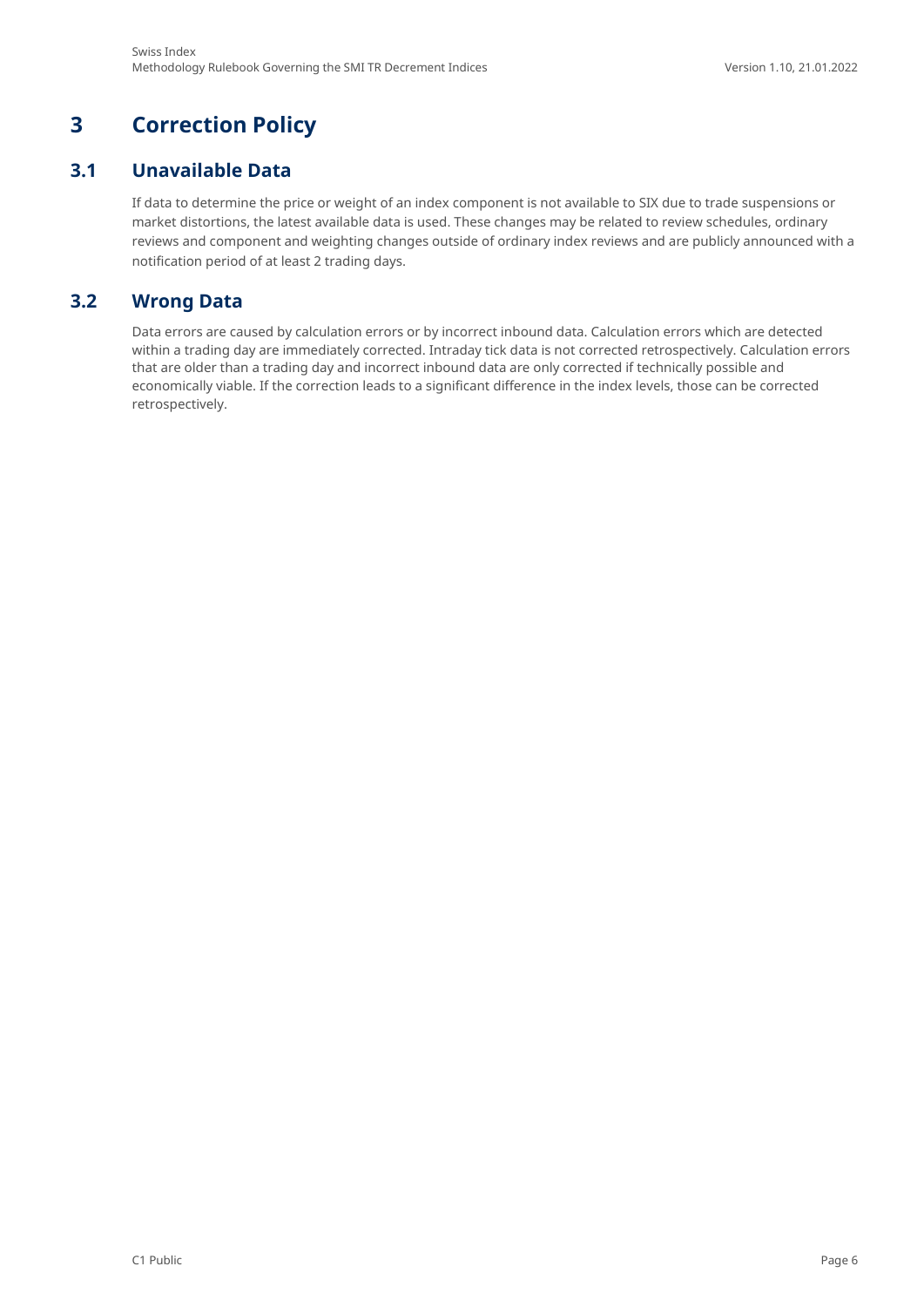## **4 Governance**

<span id="page-6-0"></span>The indices are internally managed by the index team of SIX. The team ensures that the rules of the indices are applied and the indices fulfil the required quality standards. The index team works against structured processes to ensure compliance with a regulatory framework.

#### **4.1 Index Commission**

<span id="page-6-1"></span>The Management Committee of SIX Index Ltd is supported by the Index Commission (advisory board) in all indexrelated matters, notably in connection with changes to the index rules and adjustments, additions and exclusions outside of the established review and acceptance period. The Index Commission convenes at least twice a year. It provides valuable input on how existing products can be improved and new ones created.

#### **4.2 Review of Index Concept**

<span id="page-6-2"></span>The validity of the index concepts and rules is reviewed on a regular basis and at least annually by SIX For material changes a broad market consultation is conducted. A change of an index methodology requires approvals according to the governance processes.

The effective date for index methodology changes is aligned, where feasible, with the periodic "Index Review. Material methodology changes should generally be publicly announced three months prior to implementation. SIX may decide to shorten the notice period:

- In exceptional or urgent cases or in situations where there is no client or other stakeholder impact and where immediate communication is not possible. A case that requires urgent action is for example a situation in which the investor's ability to replicate the index performance with his or her portfolio is no longer ensured. In such cases, changes or amendments to the methodology documents must be made on the same day the new methodology or change is implemented.
- For non-material changes i.e. rule clarifications
- To align with the periodic review dates and the rebalancing of the index review dates and the rebalancing of the index.

#### **4.3 Market Consultations**

<span id="page-6-3"></span>Where feasible, SIX aims to consult on all material methodology changes and index cessations/terminations with representatives of relevant clients and other stakeholder groups. A material methodology change comprises a change that "significantly modifies the procedures applied to the determination of an index benchmark" and, therefore, the benchmark index value compared to an unchanged scenario.

The timing and duration of the consultation period is dependent on the materiality of the proposed changes of the methodology. The default length of a market consultation for material changes is one month.

A summary of the market consultations' comments and SIX' summary response to those comments will be made accessible to clients and stakeholders after any given consultation period, except where the originator of the comments has requested confidentiality

#### **4.4 Termination of Indices**

<span id="page-6-4"></span>A decision to discontinue an index will be publicly announced with appropriate lead time. The time frame is dependent on the impact of the cessation. The default notice period is one month.

SIX is not responsible for determining or offering an alternative index when an index is decommissioned.

In case of existing financial products linked to the index of which SIX is aware a market consultation is conducted in advance and a transition period is introduced before the definitive termination. Otherwise no market consultation will be carried out.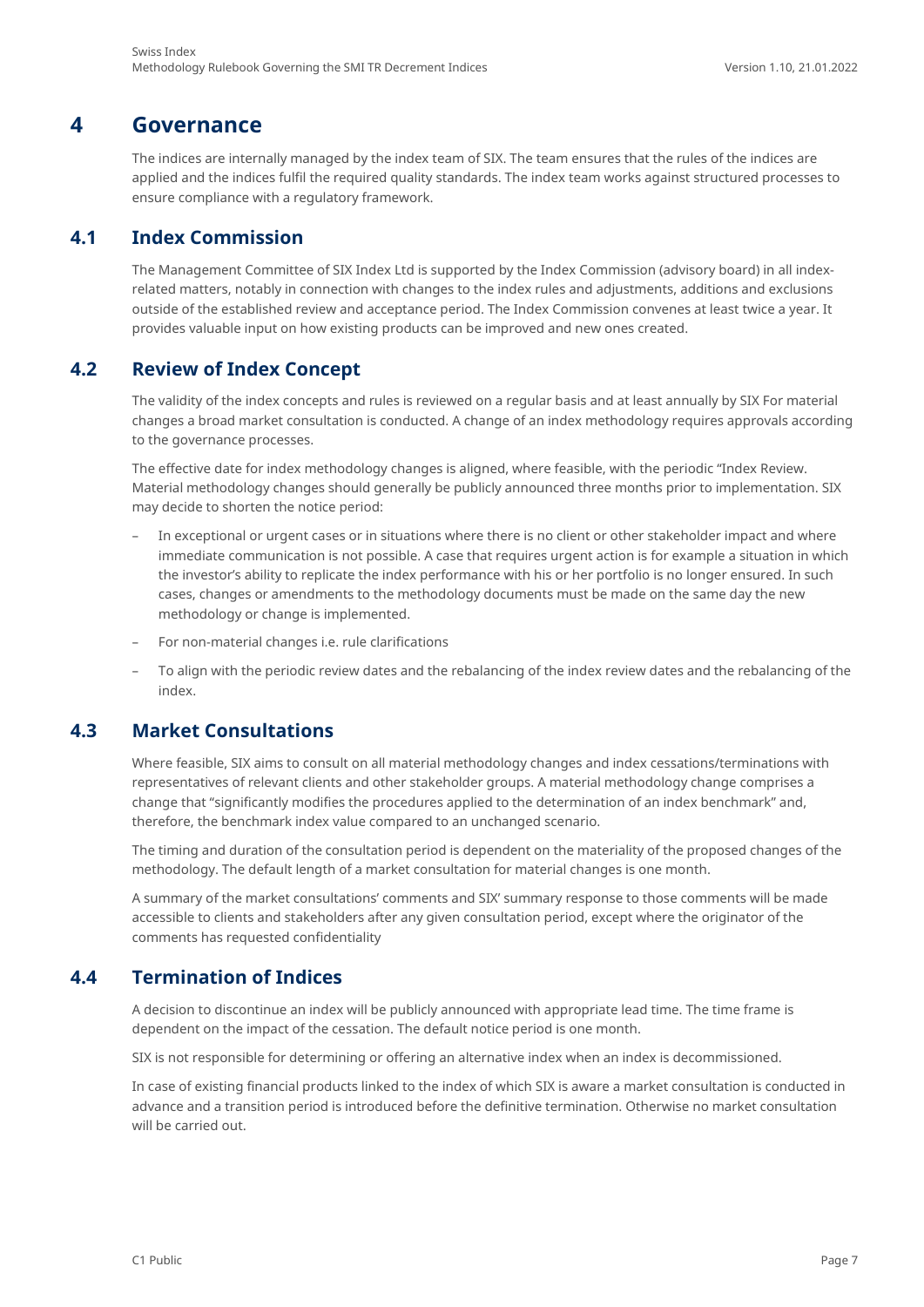#### **4.5 Determination of an Index**

<span id="page-7-0"></span>All indices in this rulebook use closing prices ("Input Data") received from SIX Swiss Exchange shortly after the close. The index methodology do not use extrapolation to determine the index value.

The minimum data needed for each Decrement Index is the closing price of the underlying SMI TR Index and the applied Decrement value. No threshold is defined as to the frequency or the number of price updates of the underlying instrument, as the as the Decrement index derived from the underlying index by a formula.

#### **4.6 Potential Limitations of an Index**

<span id="page-7-1"></span>If data which is necessary to determine the price or weight of an index component is not available to SIX due to trade suspensions or market distortions the latest available data is used. Such cases may lead to a deviation from the general principles of the indices defined in the respective methodology rulebooks. These changes may be related to review schedules, ordinary reviews as well as component and weighting changes outside of ordinary index reviews and are publicly announced with a notification period of at least 2 trading days.

In case of structural changes of the market or economic reality or in cases where the interest in a market has diminished or is non-functioning, the reliability of a methodology can no longer be ensured. SIX reviews the methodology rulebooks at least annually to anticipate any such changes and mitigate its consequences by adjusting the methodology accordingly.

#### **4.7 Controls and Rules for the Exercise of Expert Judgement**

<span id="page-7-2"></span>The rules for each of the indices have been designed to eliminate discretion or expert judgement for the index calculation to the greatest extent possible. However, due to unforeseen market events or the unavailability of date the following situations may materialize:

- unexpected events, such as complex corporate actions
- technical reasons, for example the inability of a stock exchange to provide a close price due to a computer outage or the inability of a data provider to deliver certain data points on time.
- where a rule allows for several interpretations ("unclear rule")
- the absence of a rule in the methodology which potentially leads to a benchmark value which does not properly reflect the nature of the index ("insufficient rule")
- determination of materiality of changes to the index methodology

In such unexpected cases, a pre-defined incident and escalation process has been established. SIX will evaluate and document the use of discretion as part of the incident management process. To the extent possible, this rulebook will be updated to capture such unexpected cases with a new transparent rule.

In addition, any feedback from market participants about the use of discretion will usually be discussed in the upcoming Index Commission meeting.

Further documentation on regulation and processes can be found on the SIX website.<sup>[3](#page-7-3)</sup> Based on the general principles outlined in section [1.2,](#page-2-2) SIX reserves the right to adjust index compositions, component weightings or notification periods.

<span id="page-7-3"></span><sup>3</sup> <https://www.six-group.com/en/products-services/financial-information/indices/benchmark-regulation.html>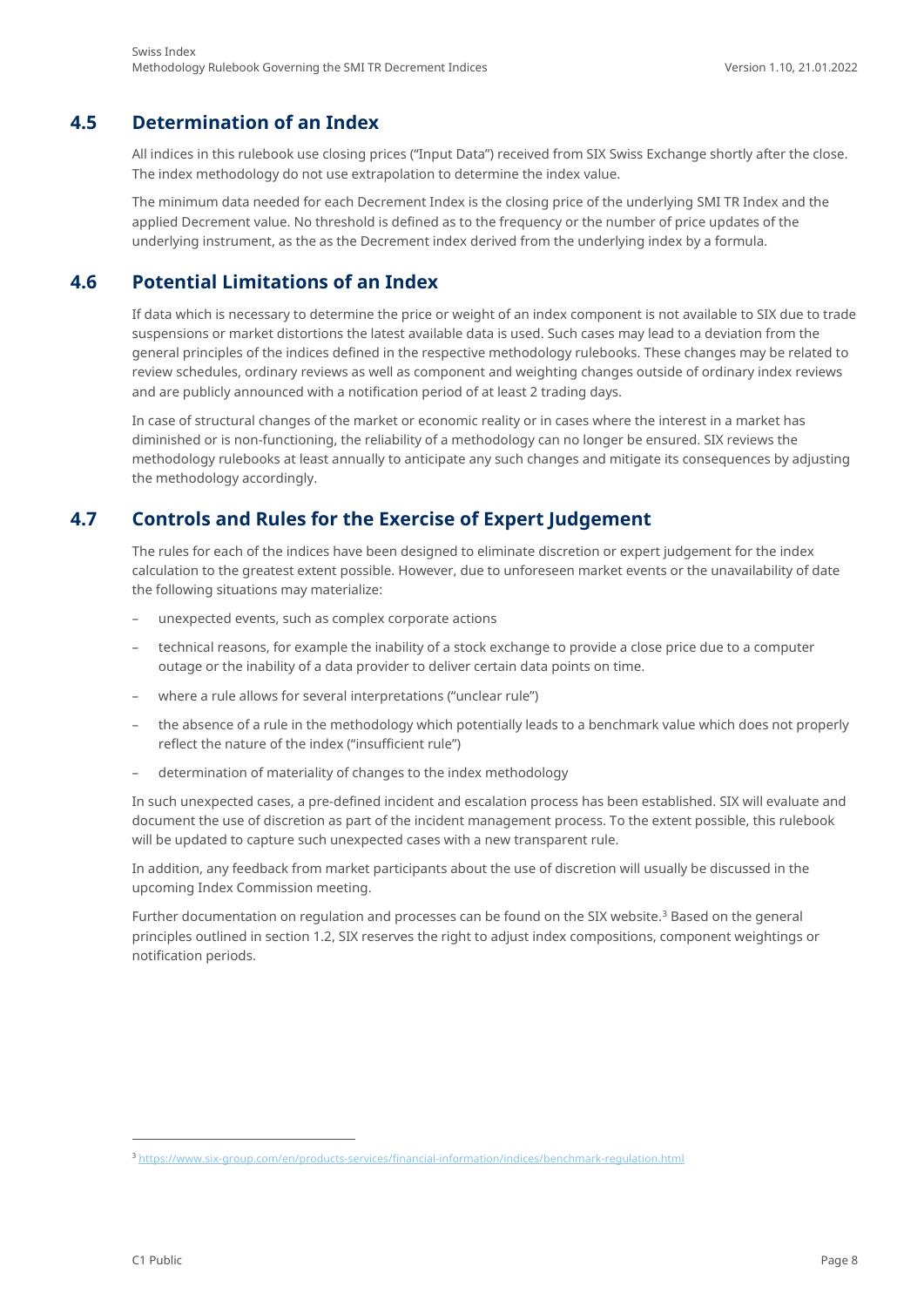## **5 Trademark Protection, Use of Licencing**

<span id="page-8-0"></span>The Trademarks are the intellectual property (including registered trademarks) of SIX Index Ltd, Zurich, Switzerland. SIX Index Ltd does not give any warranty, and exclude any liability (whether in negligence or otherwise) with respect to their usage. The use of SIX Index Ltd Indices and their registered trademarks (®) as well as the access to restrictive index data are governed by a licensing agreement. Information about licensing and the format of the disclaimer can be found on the SIX website.<sup>[4](#page-8-2)</sup>

## <span id="page-8-1"></span>**6 Contact**

Any requests with respect to the indices may be directed to one of the following addresses:

**Index Business Support**  Index Sales, Licensing and Data T +41 58 399 26 00 [mailto:i](mailto:)[ndexdata@sixgroup.com](mailto:indexdata@sixgroup.com)

**Technical Support**  Index Operations T +41 58 399 22 29 [indexsupport@six-group.com](mailto:indexsupport@six-group.com)

<span id="page-8-2"></span><sup>4</sup> <https://www.six-group.com/de/products-services/the-swiss-stock-exchange/market-data/indices/index-operation/licensing.html>